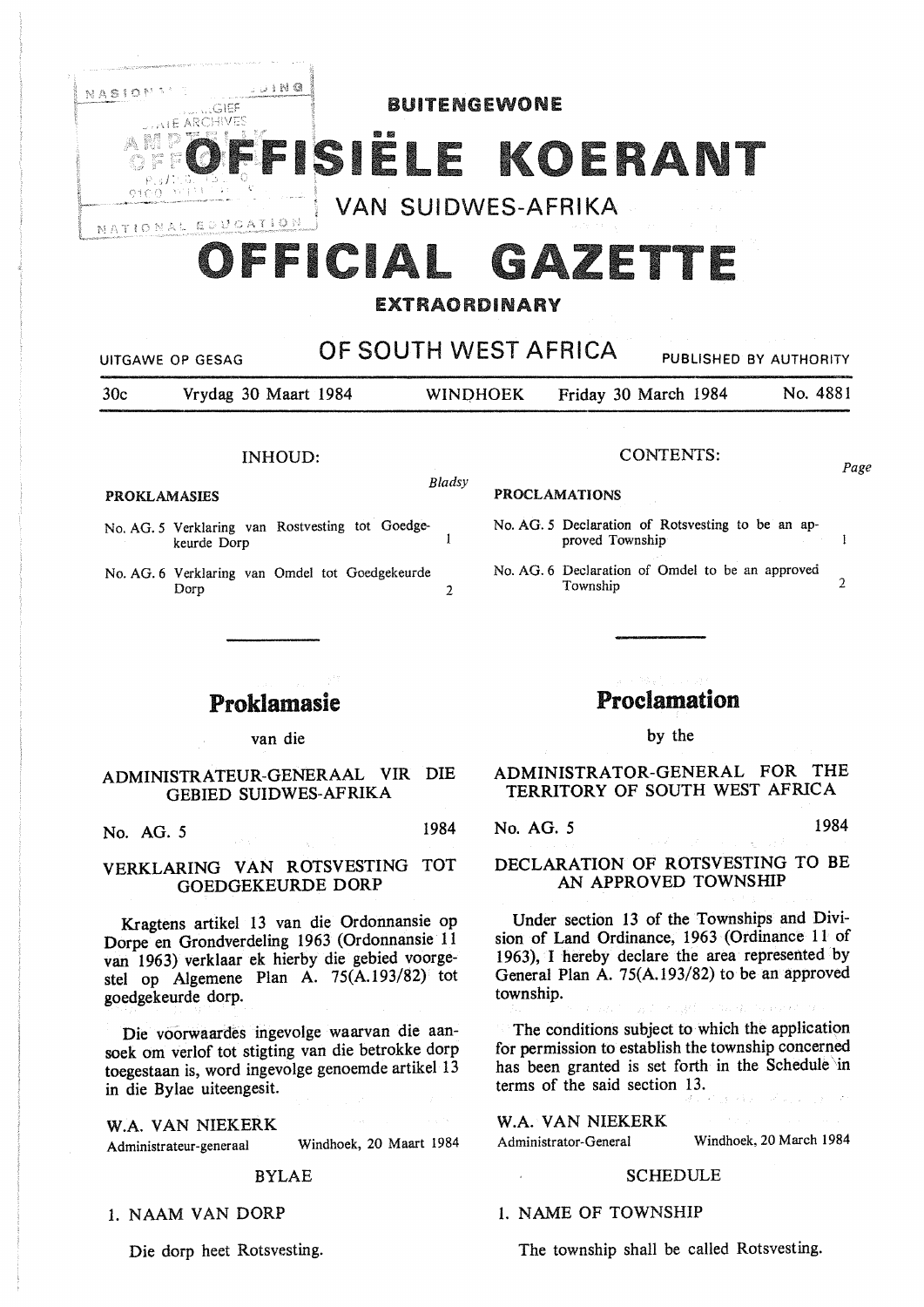### 2. SAMESTELLING VAN DORP

Die dorp bestaan uit 243 erwe genommer 1 tot 243, vier oop ruimtes genommer 244 tot 247 en strate soos aangedui op Algemene Plan A. 75(A.193/82).

### 3. TITELVOORWAARDES

Die volgende voorwaarde moet ten gunste van die plaaslike bestuur geregistreer word teen die titelbewyse van alle erwe:

Die erf mag slegs benut of geokkupeer word -

(a) vir doeleindes wat strook met;

(b) onderworpe aan

die bepalings van die dorpsbeplanningskema van Kamanjab wat ingevolge die Dorpsbeplanningsordonnansie 1954 (Ordonnansie 18 van 1954) ontwerp en goedgekeur is.

# Proklamasie

van die

### ADMINISTRA TEUR-GENERAAL VIR DIE GEBIED SUIDWES-AFRIKA

No. AG. 6 1984

### VERKLARING VAN OMDEL TOT GOEDGE-KEURDE DORP

Kragtens artikel 13 van die Ordonnansie op Dorpe en Grondverdeling 1963 (Ordonnansie 11 van 1963) verklaar ek hierby die gebied voorgestel op Algemene Plan G. 71(A.501/82) tot goedgekeurde dorp.

Die voorwaardes ingevolge waarvan die aansoek om verlof tot stigting van die betrokke dorp toegestaan is, word ingevolge genoemde artikel 13 in die Bylae uiteengesit.

W.A. VAN NIEKERK

Administrateur-generaal Windhoek, 20 Maart 1984

## 2. COMPOSITION OF TOWNSHIP

The township comprises 243 erven numbered 1 to 243, four open spaces numbered 244 to 247 and streets as indicated on General Plan A. 75(A.193/82).

#### 3. **CONDITIONS** OF TITLE

The following condition shall be registered in favour of the local authority against the title deeds of all erven:

The erf shall only be used or occupied -

(a) for purposes which are in accordance with;

(b) subject to

the provisions of the Kamanjab Town Planning Scheme prepared and approved in terms of the Town Planning Ordinance, 1954 (Ordinance 18 of 1954).

# Proclamation

by the

ADMINISTRATOR-GENERAL FOR THE TERRITORY OF SOUTH WEST AFRICA

No. AG. 6 1984

### DECLARATION OF OMDEL TO BE AN APPROVED TOWNSHIP

Under section 13 of the Townships and Division of Land Ordinance, 1963 (Ordinance 11 of 1963), I hereby declare the area represented by General Plan G. 71(A.501/82) to be an approved township.

The conditions subject to which the application for permission to establish the township concerned has been granted is set forth in the Schedule in terms of the said section 13.

W.A. VAN NIEKERK

Administrator-General Windhoek, 20 March 1984